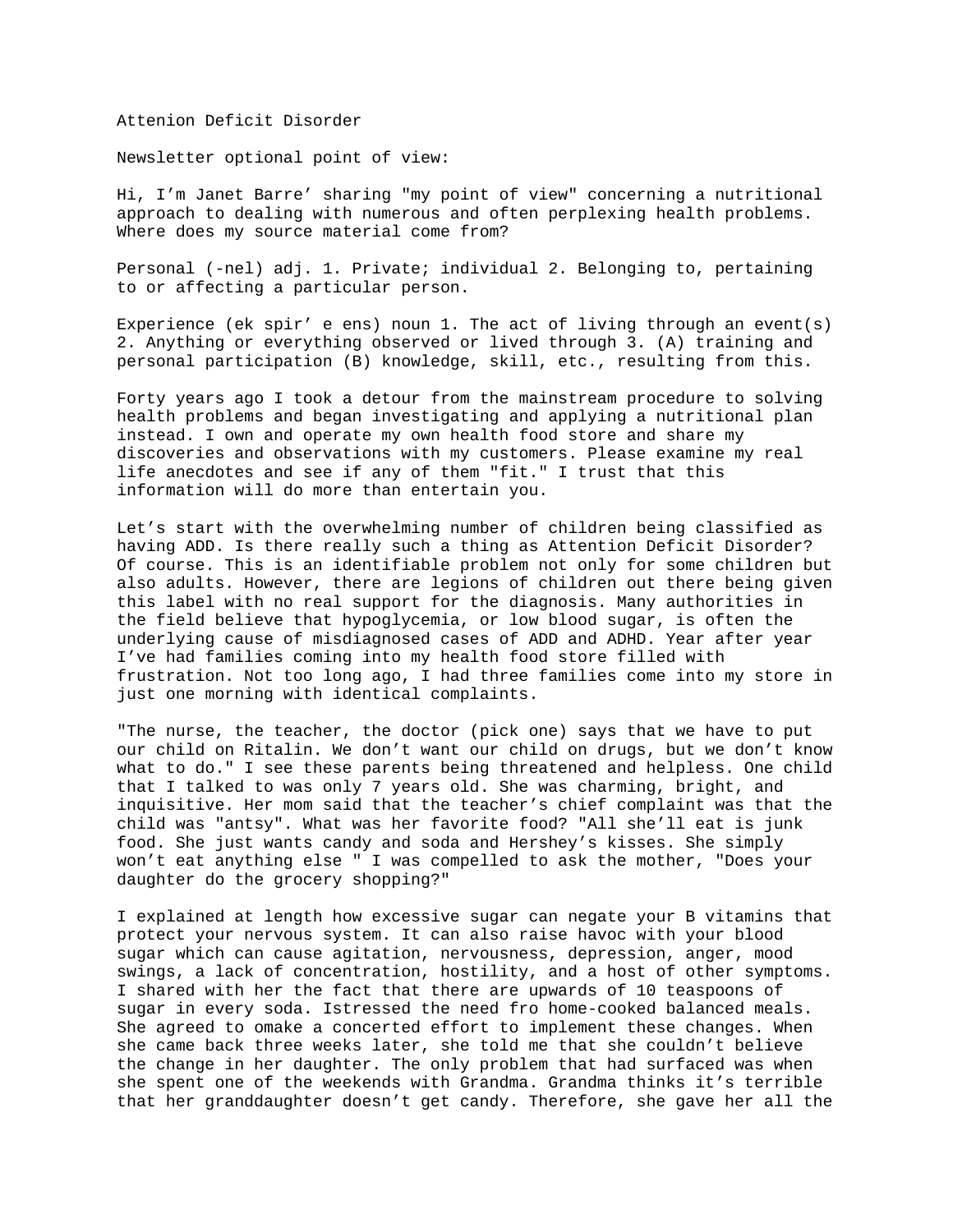candy she wanted. After her daughter came home, her mom said that she was "antsy." Hmmmmmmm

I had another mom come in with her 15-year old son who had been on Ritalin for 9 years. She said that the boy never sees the doctor. The doctor just calls in the prescription for him. Now she was more distressed because they wanted to put her 5-year old son on Ritalin also. Left to his own devices, the child would have destroyed my store. I had a lot of visual evidence of the source of her dismay and that of the teacher.

Then the question, "What food has he had to eat today?"

"I can't get either of them to eat good food. They just want soda and junk."

Hmmmmmmm Two more youngsters doing the grocery shopping??

The mother was in tears and said that she has to try harder to prepare nutritional meals.

"It's just easier to do fast food. I work all day, and I'm too tired when I get home." She admitted that she sees them "act more crazy the more junk that they eat." I never saw her again.

The sad thing is that so many of these parents are told that it doesn't matter what their children eat. No one has ever explained to them that when your body is craving sugar, it's usually because you're not getting enough good quality protein. Sugar cravings can also indicate a chromium and B vitamin deficiency. Just like smoking depletes your Vitamin C, sugar depletes your B Vitamins.

People are told in the newspaper and on TV that chocolate is good for them. Did you ever try to swallow bitter cholocate? It's so vile that you'd spit it out They have to put a massive amount of white sugar in it to make it palatable. It's alos an enemy of clacium. Add to the mix the caffeine it contains, and you have a great formula for "antsy-plus".

I answered the phone at my store some months back and heard an unfamiliar female voice. She said, "Hi, Janet. I need help. About 8 years ago, you helped me straighten out my health problems. When you see me, you'll see that I stopped listening. But I want to get back in shape. More than that, my husband and I want to bring my son in. The school is adamant that we put him on Ritalin. They've called us in three times, and we keep saying 'no'. We just came from the doctor's office. We went there to bring the results of his tests and the reports from the psychiatrist. I handed him the papers, and he didn't even look at them. He just scrawled a prescription for Ritalin and handed it to us. I told him I'm sure that sugar has a lot to do with his problem. I told him that all my son needs to do is have one soda and he's bouncing off the wall."

She added, "The doctor said, 'That's ridiculous. Sugar couldn't do that. He needs to take this drug.'"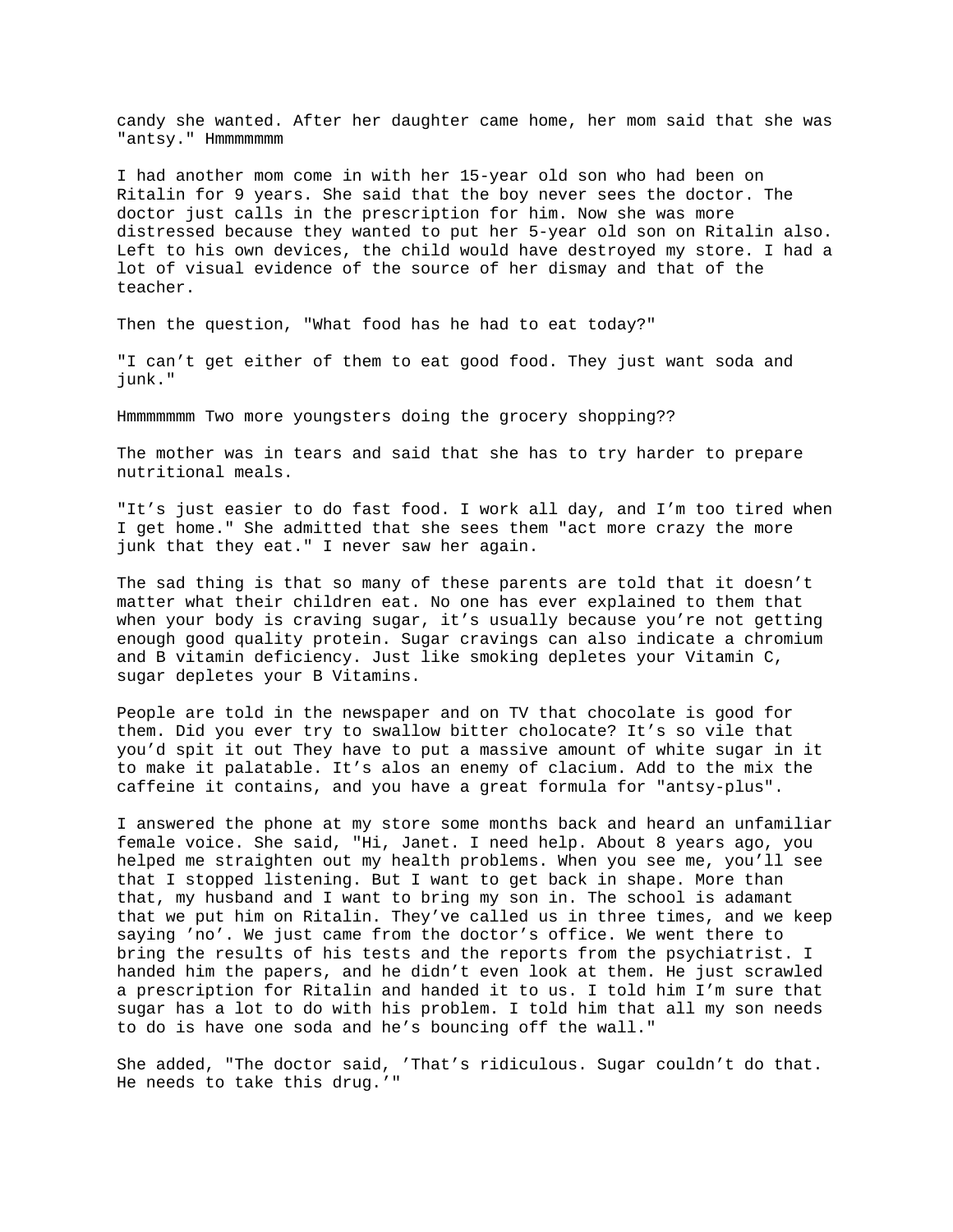The three of them, the mom, the dad, and the 10-year old boy, came in to see me the next day. We sat down in the corner to chat. We'll call the child 'Robert'. This is how our conversation went: "Hi Robert. Your parents seem to think that you have a problem. Do you think you have a problem?" "I guess so." "A guess isn't really an answer. Obviously someone is complaining about your behavior. Do you know that is?" "The teacher?" "You tell me. Is the teacher complaining about you?" "Yes." "What do you do that seems to bother her?" "I walk around." "Why would that bother her? Everybody walks around. Even she does." "I walk around when I'm not supposed to." "When?" "When everyone else is reading." "Why do you do that?" "Because I just can't sit still. Ihave to get up and move around. I can't help it." "What's your favorite subject?" "Math." "When do you have math?" "First thing in the morning." "Do you walk around then?" "No." "When do you have reading?" "In the afternoon after lunch." "What do you usually eat for lunch?" "Whatever they have - pizza, whatever, and my chocolate milk."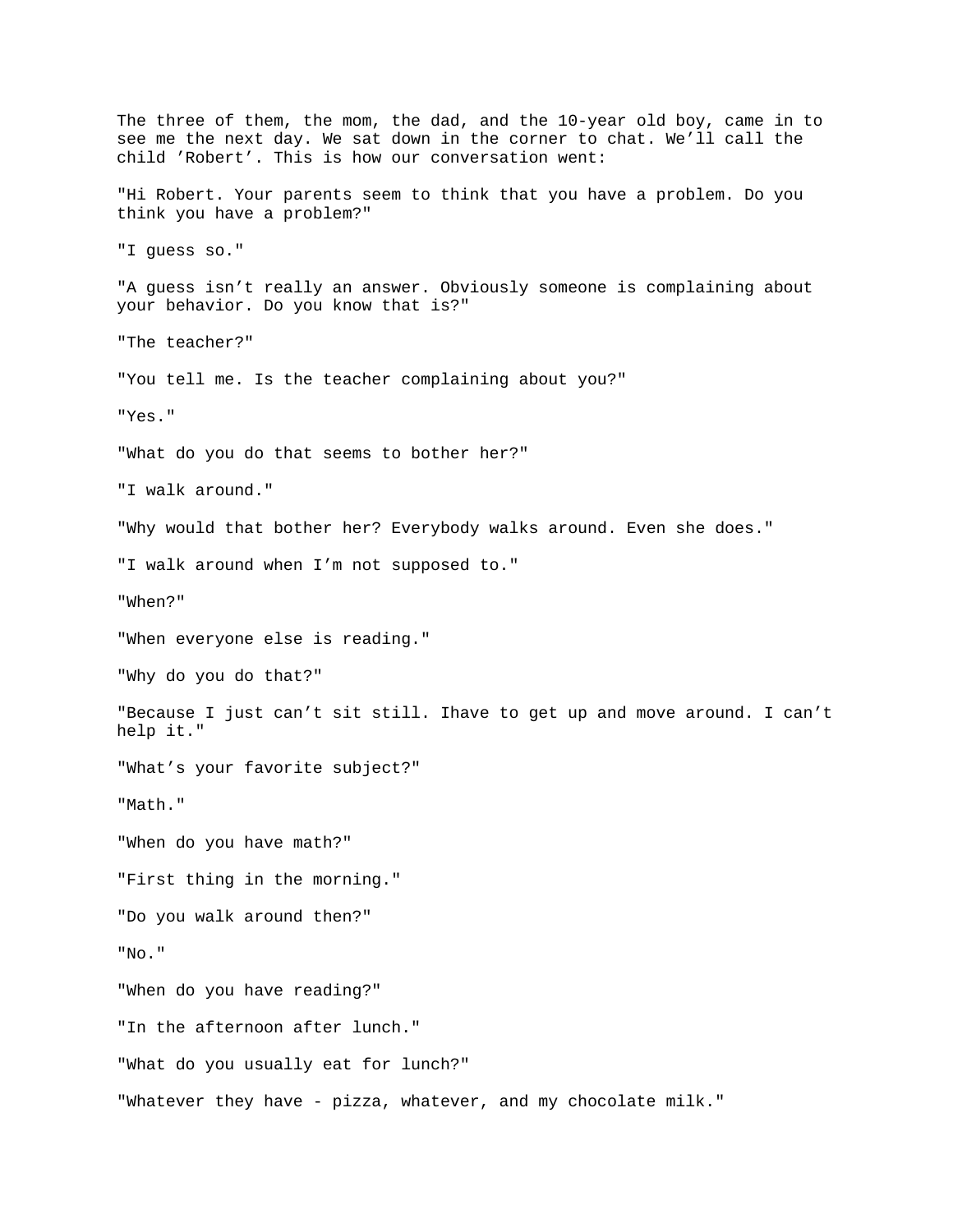"Do you like chocolate milk?"

"I love chocolate milk."

"Okay, let's turn things around. Let's pretend that you're the teacher and I am you. How would you describe me as I'm walking around?"

"You're selfish "

"Oh my, what else?"

"You're a troublemaker "

"Hmmm. What else?"

"You don't care about anyone but yourself."

"Okay, what else?"

"You're just looking for attention."

"Hmmm. Okay."

"Now let me ask you, Robert, do you think that you're selfish?"

"No."

"Do you think that you don't care about anyone but yourself?

"No."

"Do you believe that you're just looking for attention?"

"No."

"Apparently then, that's the teacher's opinion of you and not yours, correct?"

"Yes."

"Then we have to look for another reason. You'd be amazed at the problems that too many sweets can cause." I went on to explain to him how our bodies work. When we take in too much sugar, it makes the pancreas secrete too much insulin which pulls the sugar out of the blood. When the blood sugar drops, you can get antsy, irritable, angry, annoying, nervous, lose your ability to concentrate, etc. I told him that the only way he could find out if this is what was contributing to his problem would be to cut out the sweets. I explained that there were supplements that he could take to cut the craving for sugars.

His mom also said that he's "all over his bed at night." I explained how our calcium levels drop at night, so that it's important to take some